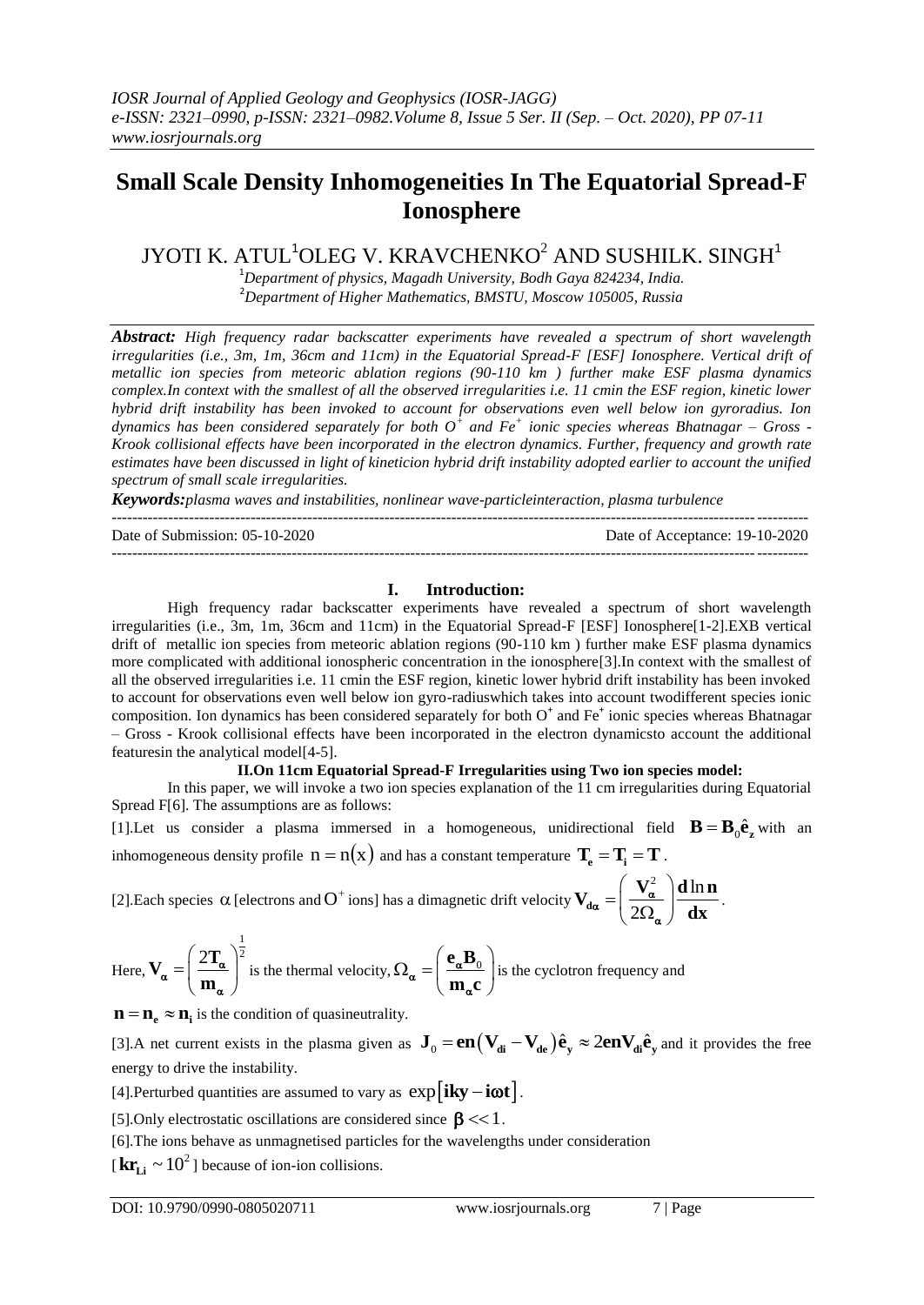[7].Electron-neutral, electron-electron and electron-ion collisions are included in the analysis via an electron

collision frequency 
$$
\mathbf{v}_e = \mathbf{v}_{en} + \mathbf{v}_{ei} (1 + 0.3 \mathbf{b}_e)
$$
, where  $\mathbf{r}_{Le} = \frac{\mathbf{v}_e}{|\Omega_e|}$  is the mean  
electron Larmor radius and  $\mathbf{b}_e = \frac{\mathbf{k}^2 \mathbf{r}_{Le}^2}{2}$ .

[8]. Local approximation has been used which requires  $kL_n \gg 1$ , where  $\ln n$   $\big)^{-1}$  $L_n = \frac{d \ln n}{d \ln n}$ **dx**  $=\left(\frac{\text{d}\ln n}{\text{d}x}\right)^{-1}$  is the density gradient scale length.

Following these assumptions and the equilibrium  
\n
$$
\mathbf{F}_{i0} = \mathbf{n}_0 \left( \frac{1}{\pi \mathbf{V}_i^2} \right)^{\frac{1}{2}} \exp \left[ \frac{-\left\{ \mathbf{v}_x^2 + \left( \mathbf{v}_y - \mathbf{V}_{di} \right)^2 + \mathbf{v}_z^2 \right\}}{\mathbf{V}_i^2} \right]
$$

the equation for the ion susceptibility [Huba et. al. 1978][Huba and Ossakow, 1981] as<br>  $\mathbf{x}_{\cdot} = \frac{2\omega_{\text{pi}}^2}{1 + \frac{\omega - kV_{di}}{2}} \mathbf{z} \left( \frac{\omega - kV_{di}}{1 + \omega} \right)$ 

$$
\chi_{i} = \frac{2\omega_{pi}^{2}}{k^{2}V_{i}^{2}} \left[ 1 + \frac{\omega - kV_{di}}{kV_{i}} z \left( \frac{\omega - kV_{di}}{kV_{i}} \right) \right] [1]
$$

Expanding the plasma dispersion z in a small argument limit  $\mathbf{z}(\psi) \approx \mathbf{i}(\pi)^{\frac{1}{2}}$ , the ion susceptibility for the

single species comes out to be  
\n
$$
\chi_{i} = \left(\frac{1}{k^{2} \lambda_{di}^{2}}\right) \left[\frac{kV_{i} + i\pi^{\frac{1}{2}}(\omega - kV_{di})}{kV_{i}}\right] [2]
$$

If we consider the ion susceptibilities for the two ions separately forO<sup>+</sup> and Fe<sup>+</sup> ionic species, then we have<br>  $\mathbf{x} = \left(\frac{1}{\sqrt{1-\lambda}}\right) \begin{bmatrix} \mathbf{kV}_{i1} + i\pi^{1/2}(\mathbf{\omega} - \mathbf{kV}_{di1}) \\ \mathbf{w} \end{bmatrix}$ 

$$
\chi_{i1} = \left(\frac{1}{\mathbf{k}^2 \lambda_{di1}^2}\right) \left[\frac{\mathbf{k} \mathbf{V}_{i1} + i\pi^{\frac{1}{2}}(\omega - \mathbf{k} \mathbf{V}_{di1})}{\mathbf{k} \mathbf{V}_{i1}}\right] [3]
$$

$$
\chi_{i2} = \left(\frac{1}{\mathbf{k}^2 \lambda_{di2}^2}\right) \left[\frac{\mathbf{k} \mathbf{V}_{i2} + i\pi^{\frac{1}{2}}(\omega - \mathbf{k} \mathbf{V}_{di2})}{\mathbf{k} \mathbf{V}_{i2}}\right] [4]
$$

where  $\chi_{i1}$ ,  $\chi_{i2}$  are the ion susceptibilities of the two ions taken into consideration.

and  $V_{i1}$ ,  $V_{i2}$  are their respective thermal velocities whereas  $\lambda_{di1}$ ,  $\lambda_{di2}$  are their individual debye

and 
$$
\mathbf{v}_{i1}
$$
,  $\mathbf{v}_{i2}$  are their respective thermal velocities whereas  $\mathbf{v}_{di1}$   
lengths. Similarly, for the electron susceptibility [6], we rewrite  

$$
\mathbf{\chi}_{e} = \frac{2\omega_{pe}^{2}}{\mathbf{k}^{2}V_{e}^{2}} \left[1 - \left(\frac{\boldsymbol{\omega} - \mathbf{k}V_{de} + i\mathbf{v}_{e}}{\boldsymbol{\omega} + i\mathbf{v}_{e}}\right)\boldsymbol{\Gamma}_{0}\right] \left[1 - \left(\frac{i\mathbf{v}_{e}}{\boldsymbol{\omega} + i\mathbf{v}_{e}}\right)\boldsymbol{\Gamma}_{0}\right]^{-1} [5]
$$

Now writing electron susceptibility includingsubstitution terms of two ions, then the electron susceptibility will<br>come out to be<br> $(1)$   $\left(1 - 1\right)$   $\left( \frac{T_i}{T} \right) \left[ (\omega + i v_e)(1 - \Gamma_0) + kV_{de} \Gamma_0 \right]$ come out to be

Now writing electron susceptibility including  
substitution terms of two ions, the  
come out to be  

$$
\chi_e = \left(\frac{1}{\mathbf{k}^2}\right) \left\{\frac{1}{\lambda_{di1}^2} + \frac{1}{\lambda_{di2}^2}\right\} \frac{\left(\frac{\mathbf{T}_i}{\mathbf{T}_e}\right) \left[(\boldsymbol{\omega} + i\mathbf{v}_e)(1-\Gamma_0) + \mathbf{k} \mathbf{V}_{de}\Gamma_0\right]}{\boldsymbol{\omega} + i\mathbf{v}_e(1-\Gamma_0)} \quad [6]
$$

Here  $\Gamma_0 = I_0(x) e^{-x}$  and  $I_n$  is the modified Bessel function of order n Equation [6] is based upon the Bhatnagar-Gross-Krook collision model but does not correctly treat electron –electron collisions [Rukhadze and Silin, 1968]. However, electron viscosity is approximately modeled via the term proportional to  $\mathbf{k}^2 \mathbf{r}_{\text{Le}}^2$ [Mikhailovskii and Pogutse, 1966],[Huba and Ossakow, 1981].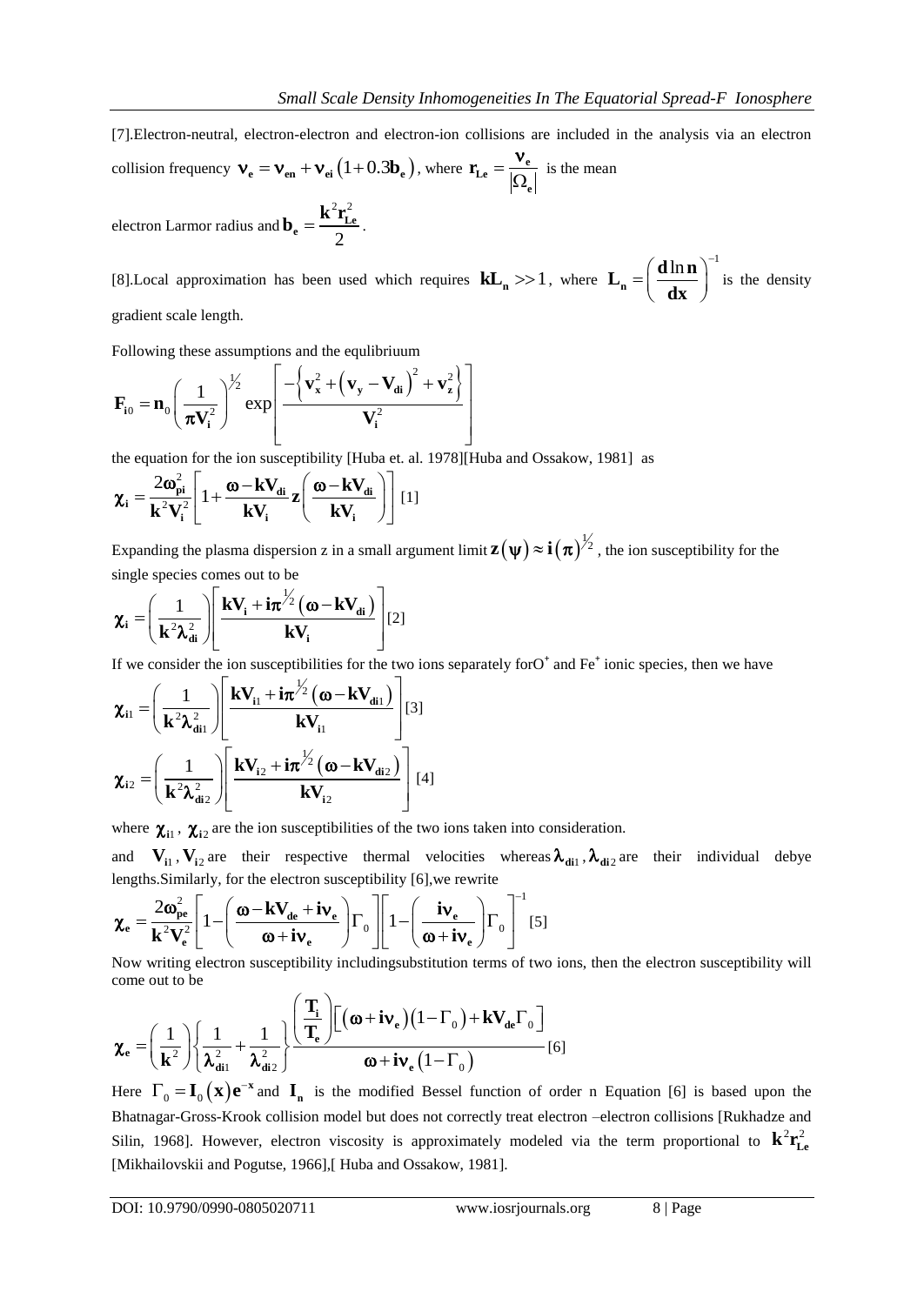Since the 11 cm irregularities correspond to  $kr_{\text{Le}} \approx 2$ , it is clear that electron viscous effects are only moderately important. Morever, the Bhatnagar-Gross-Krook model is adequate in the absence of temperature gradients [ Rukhadze and Silin, 1968 ] which is the situation prevalent in the F region. Thus, equation [6] can be used properly to describe the electron response qualitatively. However, the quantitative results based on equation [6] are approximately correct, since a model Fokker Planck equation is used to describe the collisionality. As  $V_{di} \ll V_i$  [which corresponds to  $r_{Li} \ll L_n$ ], the plasma dispersion function can be expanded in the small argument limit  $\mathbf{z}(\psi) \approx \mathbf{i}(\pi)^{\frac{1}{2}}$ . The dispersion relation for the lower hybrid drift

instability for the case of double ions in the same analogy as single ion [6] can be written as,  
\n
$$
\mathbf{D}(\mathbf{\omega}, \mathbf{k}) = 1 + (\mathbf{\chi}_{i1} + \mathbf{\chi}_{i2}) + \mathbf{\chi}_{e} = 0
$$
\n[7]  
\n
$$
1 + \left(\frac{1}{\mathbf{k}^{2} \lambda_{di1}^{2}}\right) \frac{\mathbf{k} \mathbf{V}_{i1} + i\pi^{\frac{1}{2}} (\mathbf{\omega} - \mathbf{k} \mathbf{V}_{di1})}{\mathbf{k} \mathbf{V}_{i1}} + \left(\frac{1}{\mathbf{k}^{2} \lambda_{di2}^{2}}\right) \frac{\mathbf{k} \mathbf{V}_{i2} + i\pi^{\frac{1}{2}} (\mathbf{\omega} - \mathbf{k} \mathbf{V}_{di2})}{\mathbf{k} \mathbf{V}_{i2}}
$$
\n[8]  
\n
$$
+ \left(\frac{1}{\mathbf{k}^{2}}\right) \left\{\frac{1}{\lambda_{di1}^{2}} + \frac{1}{\lambda_{di2}^{2}}\right\} \frac{\left(\frac{\mathbf{T}_{i}}{\mathbf{T}_{e}}\right) \left[(\mathbf{\omega} + i \mathbf{v}_{e})(1 - \Gamma_{0}) + \mathbf{k} \mathbf{V}_{de}\Gamma_{0}\right]}{\mathbf{\omega} + i \mathbf{v}_{e}(1 - \Gamma_{0})} = 0
$$
\nHere the value of both  $\mathbf{O}^{+}$  and Eq<sup>+</sup> ionic species superthilities and electron superthilities have been kont from

Here, the value of both  $O^*$  and Fe<sup>+</sup> ionic species susceptibilities and electron susceptibilities have been kept from equations [3] [4] and [6] in the above equation. Now setting  $\boldsymbol{\omega} = (\boldsymbol{\omega}_{r} + i\boldsymbol{\gamma})$  in the above equation and applying the limit  $\boldsymbol{\gamma} \sim \boldsymbol{v}_{e} \ll \boldsymbol{\omega}_{r}$ , we obtain the oscillation frequency as

the limit 
$$
\gamma \sim v_e \ll \omega_r
$$
, we obtain the oscillation frequency as  
\n
$$
\omega_r = \Gamma_0 \mathbf{k} \left[ \mathbf{V}_{d1} \left( \frac{\mathbf{n}_1}{\mathbf{n}_1 + \mathbf{n}_2} \right) + \mathbf{V}_{d2} \left( \frac{\mathbf{n}_2}{\mathbf{n}_1 + \mathbf{n}_2} \right) \right] \left[ 1 + \frac{\mathbf{k}^2}{\left( \frac{1}{\lambda_{d11}^2} + \frac{1}{\lambda_{d12}^2} \right)} + \frac{\mathbf{T}_i}{\mathbf{T}_e} (1 - \Gamma_0) \right] \tag{9}
$$
\nWhen the contribution due to second ion vanishes, we get the corresponding oscillation frequency for the single

species case as,

species case as,  
\n
$$
\boldsymbol{\omega}_{\mathbf{r}} = \Gamma_0 \mathbf{k} \mathbf{V}_{di} \left[ 1 + \mathbf{k}^2 \boldsymbol{\lambda}_{di}^2 + \left( \frac{\mathbf{T}_i}{\mathbf{T}_e} \right) (1 - \Gamma_0) \right]^{-1} [10]
$$

which is exactly the same as that of oscillation frequency obtained by Huba et al 1981[6-8.Lastly, we obtain the

which is exactly the same as that of oscillation frequency obtained by Huba et al 1981[6-8.Lastly, we obtain the  
growth rate in term of two ion species as  

$$
\gamma = -\omega_r \left[ \frac{\omega_r}{\mathbf{k} \left[ \mathbf{V}_{di1} \left( \frac{\mathbf{n}_1}{\mathbf{n}_1 + \mathbf{n}_2} \right) + \mathbf{V}_{di2} \left( \frac{\mathbf{n}_2}{\mathbf{n}_1 + \mathbf{n}_2} \right) \right] } \right]
$$

$$
\left[ \frac{\pi^{1/2}}{\Gamma_0} \left[ \frac{(\omega_r - k\mathbf{V}_{di1})}{k\mathbf{V}_{ii} \left( 1 + \frac{\lambda_{di1}^2}{\lambda_{di2}^2} \right)} + \frac{(\omega_r - k\mathbf{V}_{di2})}{k\mathbf{V}_{i2} \left( 1 + \frac{\lambda_{di2}^2}{\lambda_{di1}^2} \right)} \right] + \frac{\mathbf{T}_i}{\mathbf{T}_e} \frac{\mathbf{v}_e}{\omega_r} (1 - \Gamma_0) \left\{ 1 + \frac{k \left[ \mathbf{V}_{di1} \left( \frac{\mathbf{n}_1}{\mathbf{n}_1 + \mathbf{n}_2} \right) + \mathbf{V}_{di2} \left( \frac{\mathbf{n}_2}{\mathbf{n}_1 + \mathbf{n}_2} \right) \right] \left( \frac{\mathbf{T}_e}{\mathbf{T}_i} \right) \right\}
$$
[11]

When the contribution due to second ion vanishes, we get the corresponding growth ratefor the single ion species case as,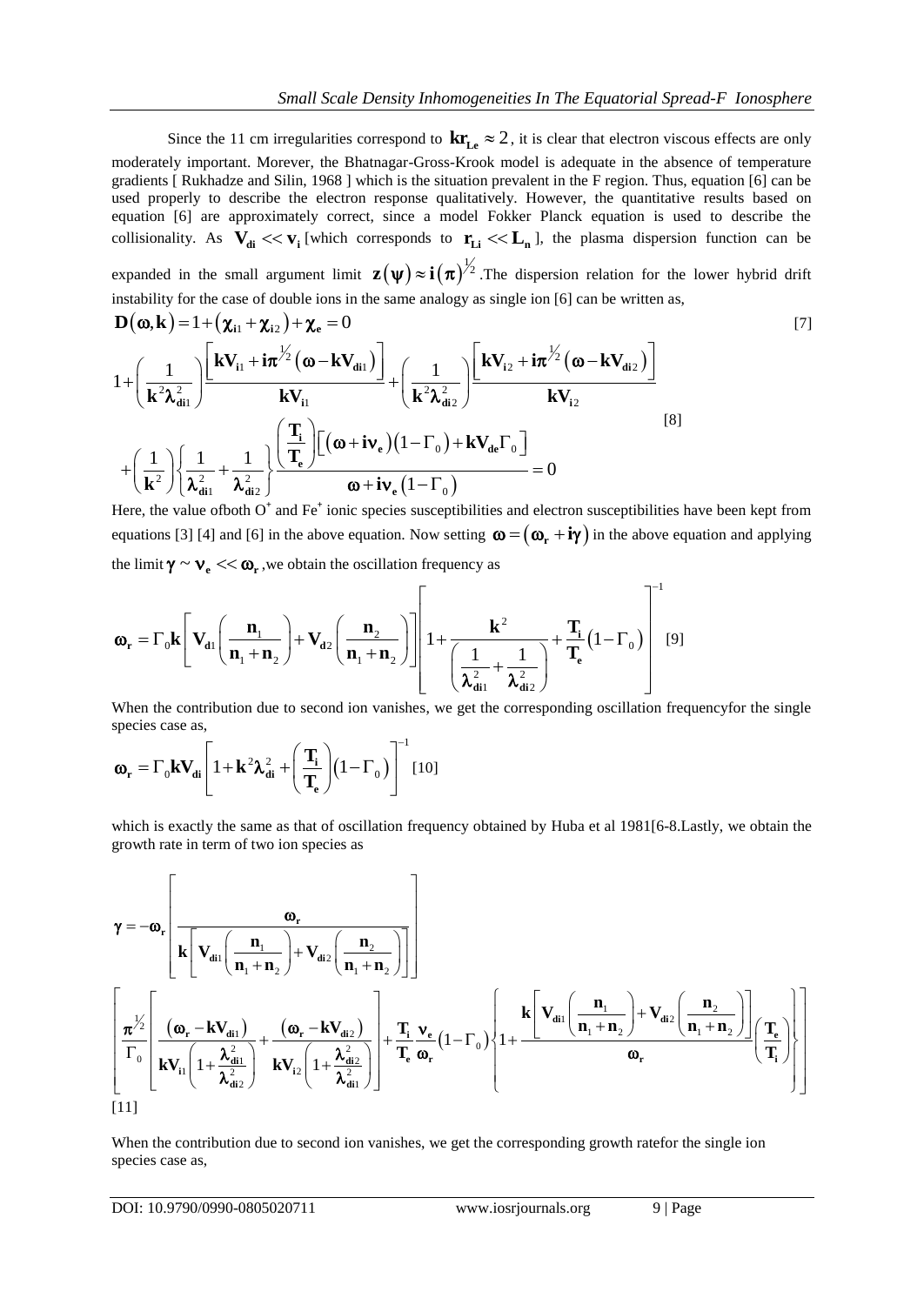Small Scale Density Inhomogeneities In The Equatorial Spread-F Ionosphere  
\n
$$
\gamma = -\omega_r \left( \frac{\omega_r}{kV_{di}} \right) \left[ \frac{\pi^{1/2}}{\Gamma_0} \frac{(\omega_r - kV_{di})}{kV_i} + \frac{T_i}{T_e} \frac{v_e}{\omega_r} (1 - \Gamma_0) \left\{ 1 + \frac{kV_{di}}{\omega_r} \frac{T_e}{T_i} \right\} \right] [12]
$$

where,  $2 - \mathbf{v_i}^2$  $2\omega_{\rm n}^2$  $\frac{2}{\mathbf{d}\mathbf{i}} = \frac{\mathbf{v}_i}{2\mathbf{d}\mathbf{i}}$ **pi**  $\lambda_{di}^2 = \frac{\mathbf{v}}{2}$  $\omega$  $=\frac{V_1}{2\epsilon^2}$  and the argument of  $\Gamma_0$  has been suppressed.

In the absence of collisions 
$$
(\mathbf{v}_e = 0)
$$
, instability occurs for  
\n $\mathbf{\omega}_r < \mathbf{k} \begin{bmatrix} \mathbf{V}_{d1} \left( \frac{\mathbf{n}_1}{\mathbf{n}_1 + \mathbf{n}_2} \right) + \mathbf{V}_{d2} \left( \frac{\mathbf{n}_2}{\mathbf{n}_1 + \mathbf{n}_2} \right) \end{bmatrix}$ 

and there is no threshold requirement.

However, electron collisions are stabilizing and place a threshold condition on the drift velocity to excite the mode [6] .From substitution, the above equations yields the critical drift velocity [i.e. such that  $\gamma > 0$ ] given by

$$
\gamma = -\omega_c \left( \frac{\omega_c}{kV_{dd}} \right) \left[ \frac{\pi^2}{\Gamma_0} \frac{(\omega_r - kV_{dd})}{kV_1} + \frac{T_1}{T_0} \frac{v_e}{\omega_e} (1 - \Gamma_0) \right\{ 1 + \frac{kV_{dd}}{\omega_c} \frac{T_1}{T_1} \right\} |121
$$
\nwhere,  $\lambda_{dd}^2 = \frac{v_1^2}{2\omega_{ph}^2}$  and the argument of  $\Gamma_0$  has been suppressed.  
\nIn the absence of collisions ( $v_e = 0$ ), instability occurs for  
\n $\omega_e < k \left[ V_{dd} \left( \frac{n_1}{n_1 + n_2} \right) + V_{dd} \left( \frac{n_2}{n_1 + n_2} \right) \right]$   
\nand there is no threshold requirement.  
\nHence [6] From substitution, the above equations yields the critical drift velocity (i.e. such that  $\gamma > 0$ ] given by  
\nmodel [6] From substitution, the above equations yields the critical drift velocity (i.e. such that  $\gamma > 0$ ] given by  
\n
$$
\left[ \frac{v_d}{\Omega_1 \left( \frac{n_1}{n_1 + n_2} \right)} + \frac{v_{dd}}{\Omega_2} \left( \frac{n_2}{m_1 + n_2} \right) \right] \times \left[ \frac{1}{\Omega_1 \left( \frac{n_1}{n_1 + n_2} \right)^{1/2}} \right\{ 1 + \frac{n_2}{n_1} \left( \frac{M_2}{n_1} \right)^{1/2} \right\}
$$
\nAgain, vanishing the contribution due to second ion, we get the corresponding growth ratefor the single ion  
\nspecies case as,  
\n
$$
\left( \frac{V_{dd}}{v_1} \right)_{\text{av}} \sim \left[ \frac{\omega_c}{\Omega_1 \left( \frac{n_1}{n_1 + n_2} \right)} - \frac{\omega_c}{\Omega_2 \left( \frac{n_1}{n_1 + n_2} \right)} - \frac{\omega_c}{\Omega_1 \left( \frac{n_1}{n_1 + n_2} \right)} \right]
$$
\n
$$
\Delta_{\text{spin}}
$$
 vanishing the contribution due to second ion, we get the corresponding growth ratefor the single ion  
\nspecies case as,  
\n
$$
\left( \frac{V_{dd}}{v_1} \right)_{\text{av}} \sim \left[ \frac{\omega_c}{\Omega
$$

species case as,  $\overline{1}$ 

species case as,  
\n
$$
\left(\frac{\mathbf{V}_{di}}{\mathbf{v}_{i}}\right)_{cr} > \left[\frac{\mathbf{v}_{e}}{\Omega_{i}}\left(\frac{\mathbf{m}_{e}}{\mathbf{m}_{i}}\right)^{\frac{1}{2}}\frac{1}{\pi^{\frac{1}{2}}}\frac{(1-\Gamma_{0})}{\mathbf{k}r_{Le}\Gamma_{0}}\cdot\frac{\left(2+\mathbf{k}^{2}\lambda_{di}^{2}-\Gamma_{0}\right)^{2}\left(2+\mathbf{k}^{2}\lambda_{di}^{2}\right)}{2(1-\Gamma_{0})+\mathbf{k}^{2}\lambda_{di}^{2}}\right]^{\frac{1}{2}}
$$
\nwhich is some as obtained by Hube at al. [6] for the case of single ion.

which is same as obtained by Huba et al, [6] for the case of single ion. Above Equation corresponds to a critical density gradient scale length via

Which is same as obtained by Huba et al., [0] for the case of the whole Equation corresponds to a critical density gradient scale

\n
$$
\mathbf{L}_{\mathbf{n}}^{\mathbf{cr}} < \left[ \mathbf{v}_1 \left( 1 + \frac{\lambda_1^2}{\lambda_2^2} \right) + \mathbf{v}_2 \left( 1 + \frac{\lambda_2^2}{\lambda_1^2} \right) - \mathbf{v}_1 \left( \frac{\mathbf{r}_{\mathbf{Li}}}{2} \right) \right]_{\mathbf{cr}} \left( \frac{\mathbf{r}_{\mathbf{Li}}}{2} \right)
$$

The above expression reduces to the single ion case of Huba et al, [6] as  $\mathbf{L}_{\mathbf{n}}^{\text{cr}} \leq \left( \frac{1}{\mathbf{V}_{\text{di}}} \right)_{\text{en}} \left( \frac{2\mathbf{L}_{\text{di}}}{}$  $\left| \frac{\mathbf{r}_{\text{r}}}{\mathbf{n}} \right| \leq \left| \frac{\mathbf{v}_{\text{i}}}{\mathbf{v}_{\text{r}}} \right| \left| \frac{\mathbf{r}_{\text{Li}}}{\gamma} \right|$ **di**  $\ell_{cr}$  $L_n^{\rm cr} < \left(\frac{v_i}{\pi r}\right) \left(\frac{r}{r}\right)$ **V**  $\begin{pmatrix} \mathbf{v}_{i} \end{pmatrix}$   $\begin{pmatrix} \mathbf{r}_{Li} \end{pmatrix}$  $\left\langle \left( \frac{\mathbf{v}_{i}}{\mathbf{V}_{di}}\right) _{\text{cr}}\left( \frac{\mathbf{I}_{Li}}{2}\right) \right\rangle$ 

The expressions obtained here using the technique of Two ion species into consideration are in good agreement to the single ion species treatment of Huba and Ossakow, [1981].At this point, we discuss the physical insight obtained in the light of single ion treatment for the observation of 11 cm irregularities during Equatorial Spread F.

We consider the parameters typical to the Equatorial Spread F [Huba et al 1981] as listed under:-

F.  
We consider the parameters typical to the Equatorial Sp  
**B** = 0.3G, 
$$
T_e = T_i = 0.1eV
$$
 and  $m_i = 16m_p$ ,

The collision frequency being given by